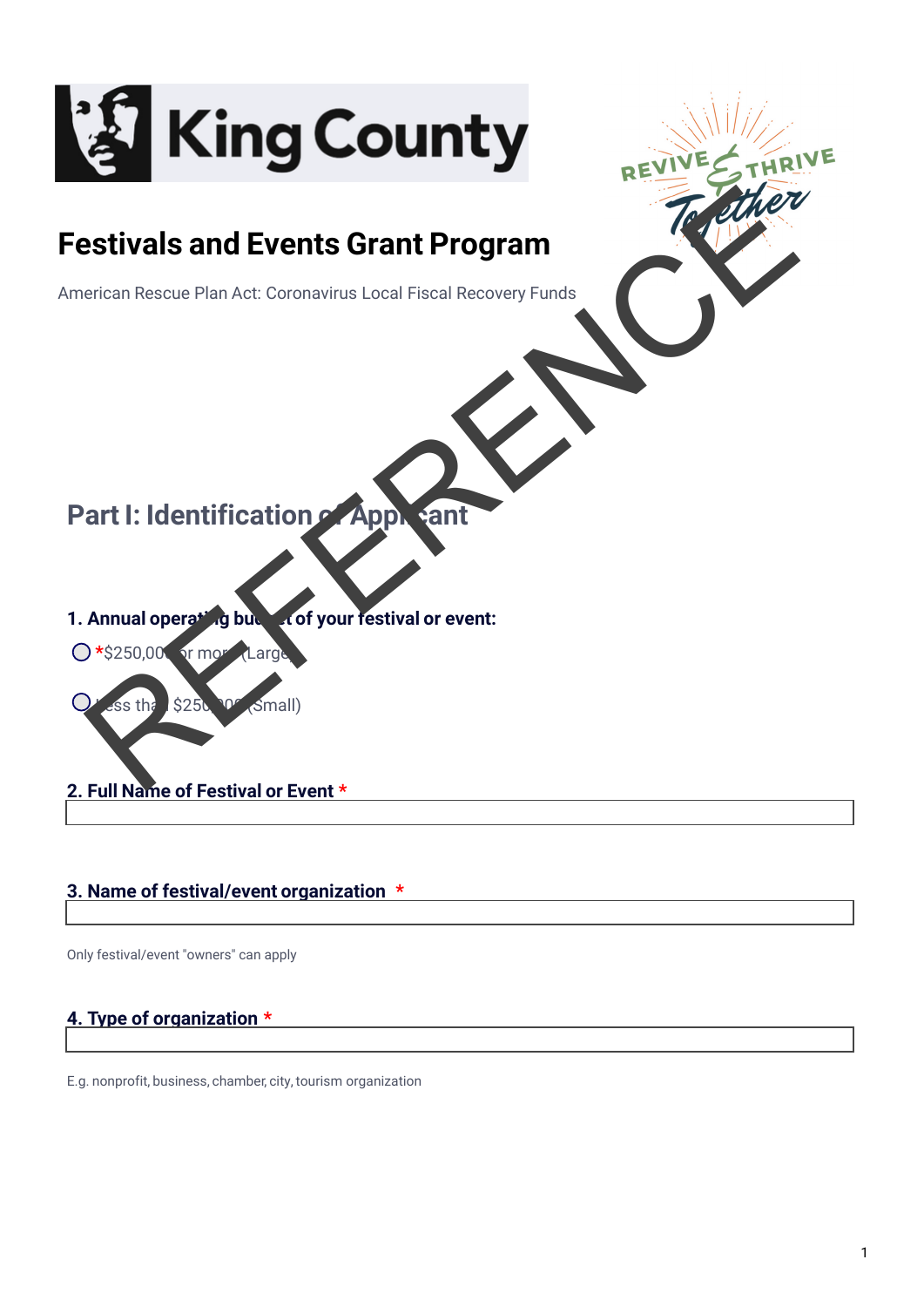# **5. Mailing Address \***

| <b>Street Address</b>              |                  |  |  |
|------------------------------------|------------------|--|--|
|                                    |                  |  |  |
| Street Address Line 2              |                  |  |  |
|                                    |                  |  |  |
| City                               | State / Province |  |  |
|                                    |                  |  |  |
| Postal / Zip Code                  |                  |  |  |
|                                    |                  |  |  |
| 6. Contact Person *                |                  |  |  |
|                                    |                  |  |  |
| <b>First Name</b><br>Last Name     |                  |  |  |
|                                    |                  |  |  |
| 7. Contact Phone Number *          |                  |  |  |
|                                    |                  |  |  |
| Please enter a valid phone number. |                  |  |  |
|                                    |                  |  |  |
| 8. Contact Email                   |                  |  |  |
|                                    |                  |  |  |
| example@wmple                      |                  |  |  |
|                                    |                  |  |  |
| 9. Festival or event website       |                  |  |  |
|                                    |                  |  |  |

If applicable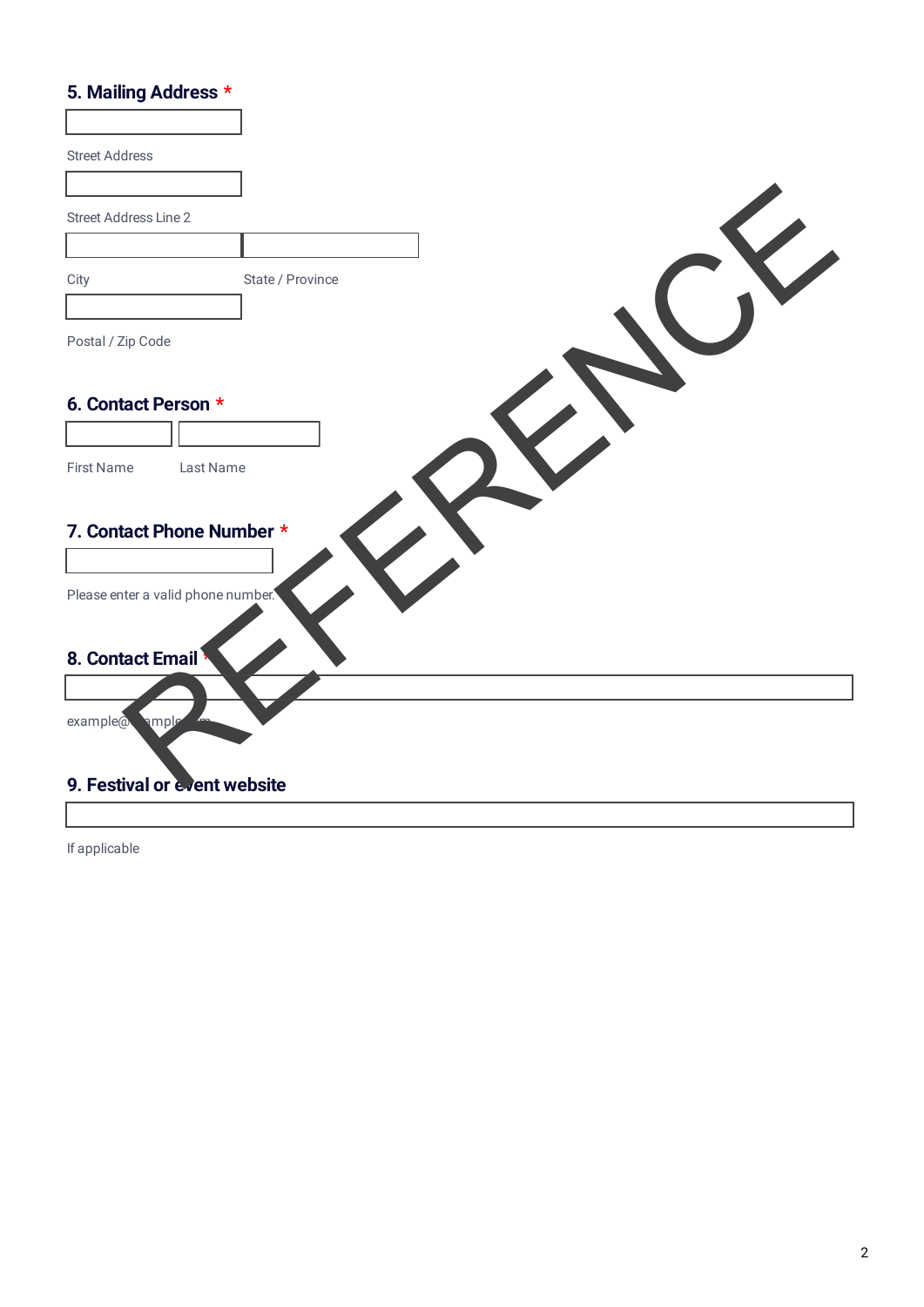# **Part II: General Event Information**

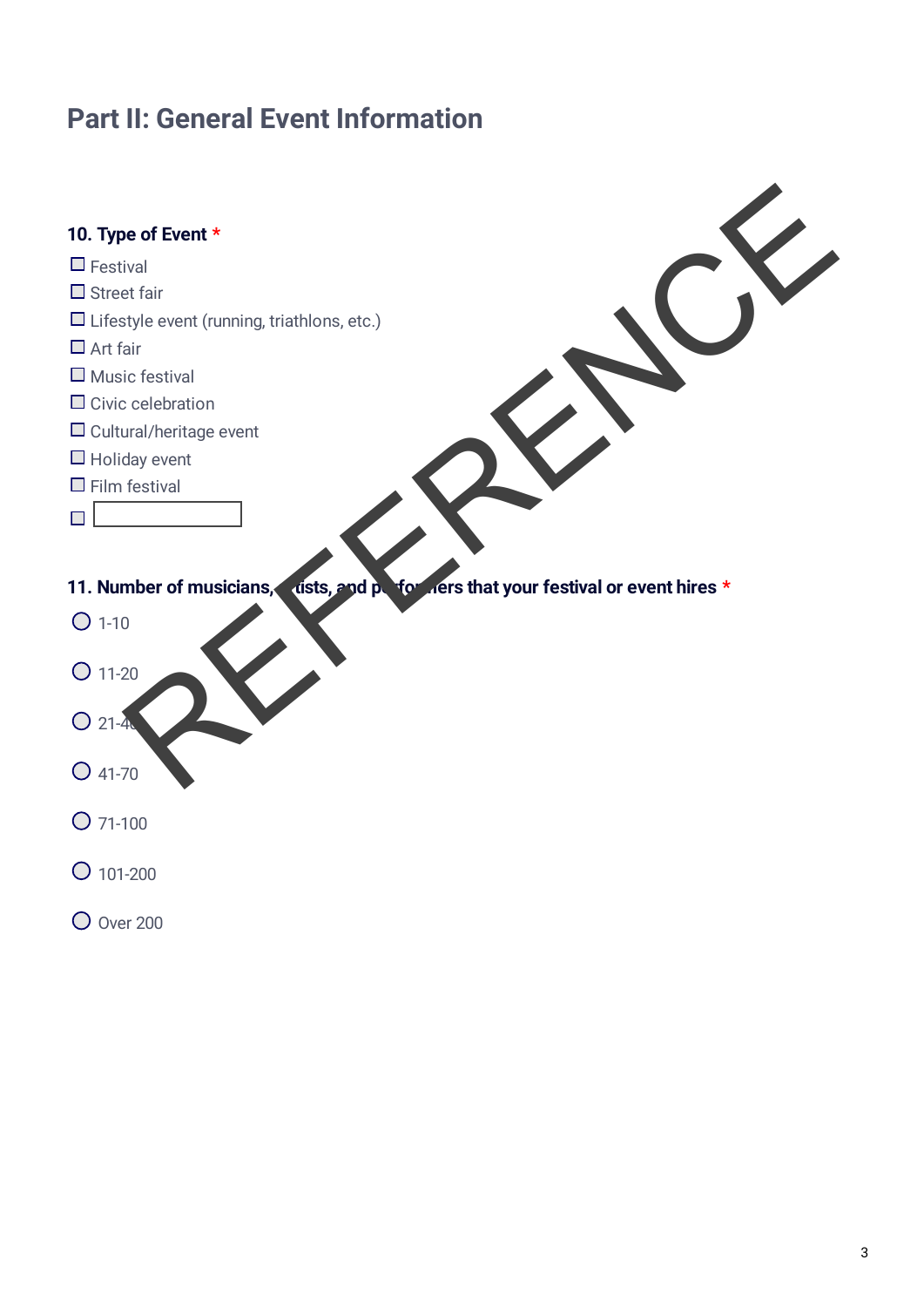## **12. Number of event/festival workers your festival or event hires \***

 $O$  1-10  $O$  11-20 21-40 41-70 71-100 101-200 **O** Over 200 **13. Number of vendors that participate in your festival or event and budget \***  $O 1-10$  $O$  11-20  $O$  21-40 41-70 71-100 101-200 **O** Over 200 The r of vendors that participate ryour state and budget \*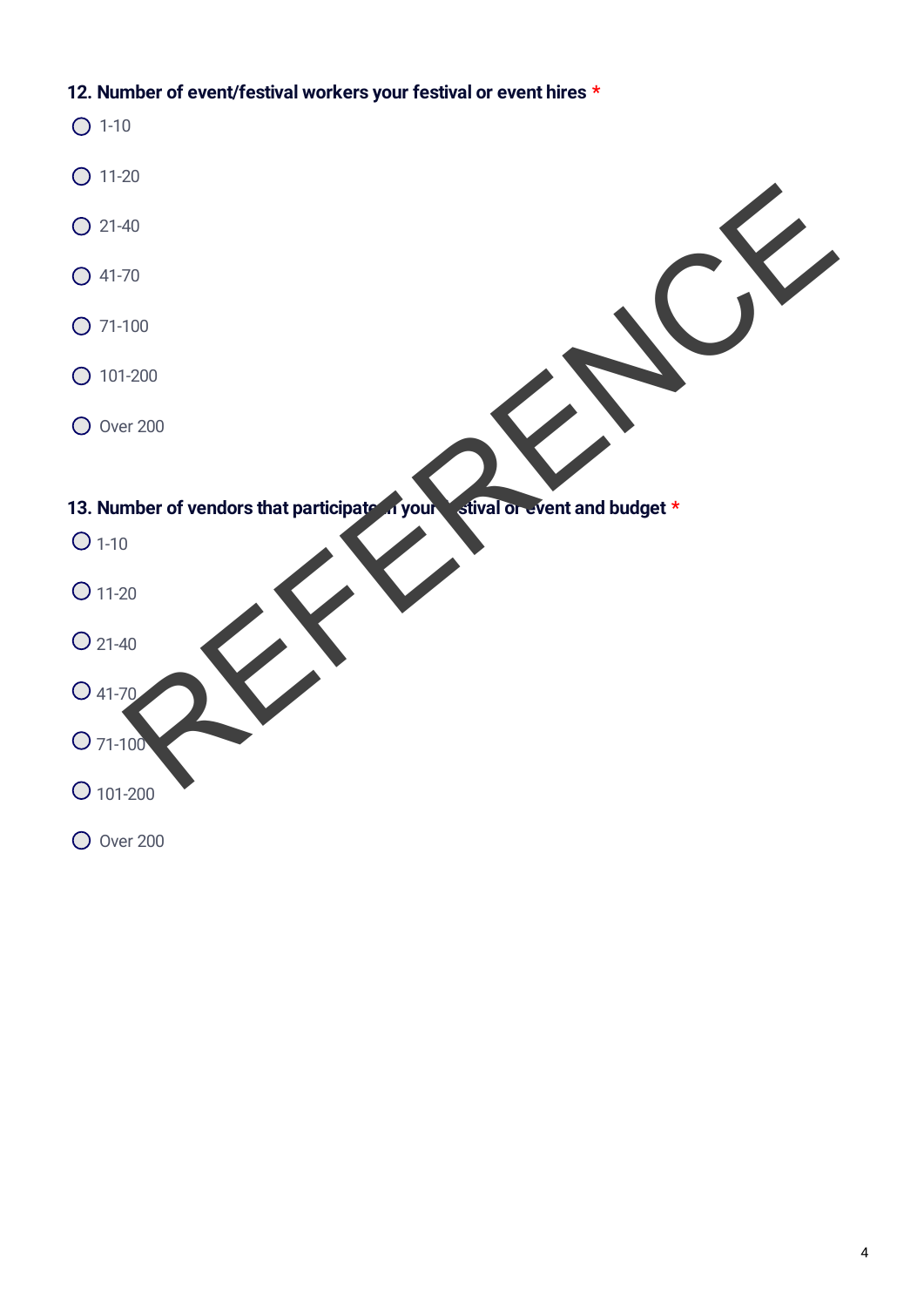# **Part III: Specific Event Information**

If the majority of the components of your event were cancelled or virtual due to COVID-19. for Question 14. Report of the components of your event were cancelled or virtual due to COVID-19.<br>Sixten 14.<br>Sixten and the leader of your last incomponents were the control of the leader of the leader of your last incomponents were live

#### **14. Was your live festival or event cancelled at least once due to COVID**

**O**Yes

 $O$ <sub>No</sub>

#### **15. What were the dates of your last live completed event pre-COVID? \***

Please provide the date of the last even wherein the majority of the components were live and in-person.

#### **16. What were/will be your festival or event dates in 2021 and 2022? \***



#### **17. Please clearly state your organization's plans to remain operating and providing festivals and events throughout 2022. \***

#### **18. Will your festival or event be held in-person and live? \***

O Yes

 $O$  No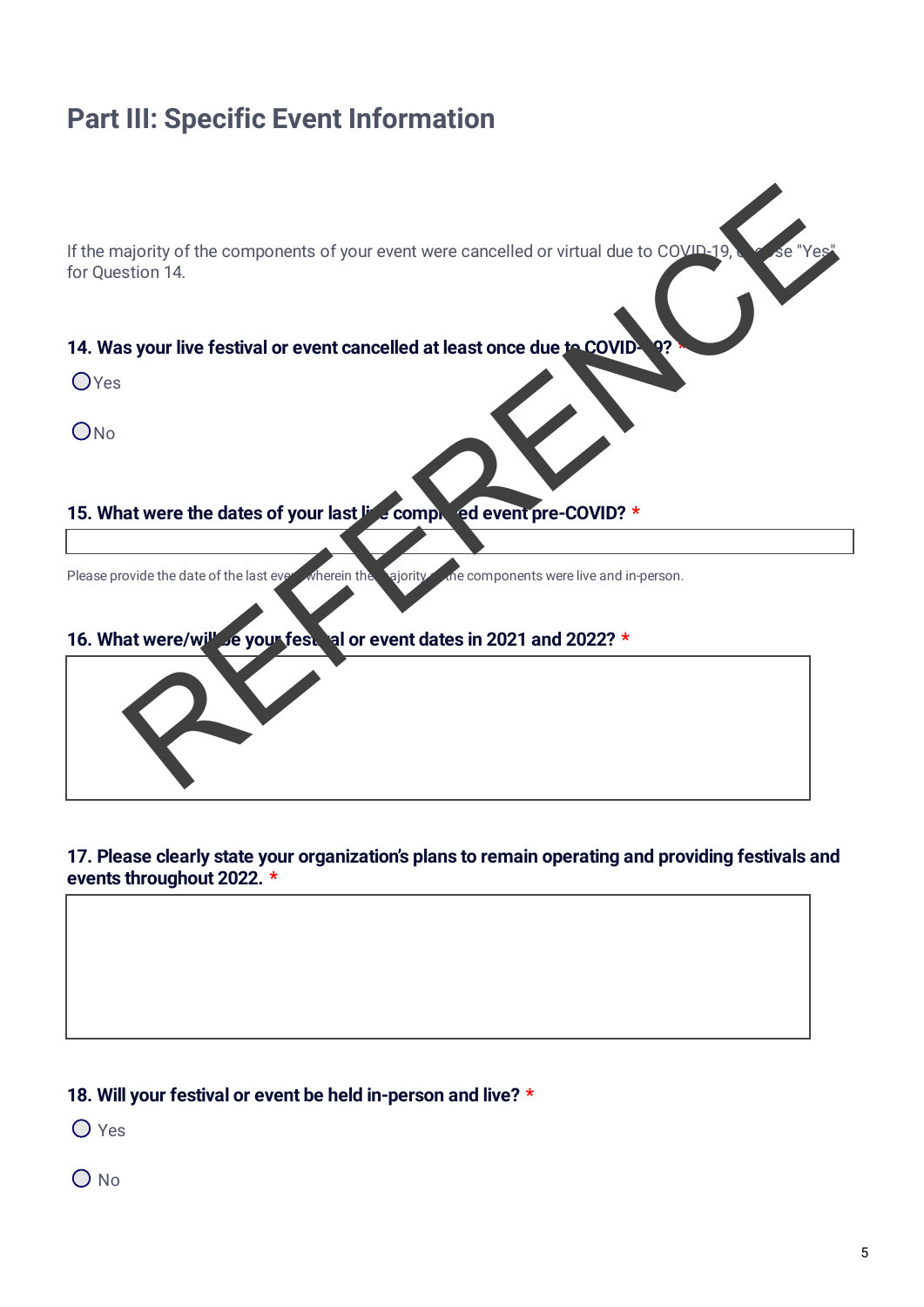### **19. Is your festival or event open to the general public? \***

- O Yes
- O<sub>No</sub>

#### **20. How many spectators or participants do you anticipate? \***

This field must be a number

# **21. Please explain any additional COVID-related expenses you anticipate. \***

Will you have additional expenses due to COVID-19 security officer and additional security? Will you operate at reduced<br>COVID-19 security ou have to purchase additional products such as hand sanitizer? Will you have expens g? W<sup>ill</sup> you have to purchase additional products such as hand sanitizer? Will you have expense for COVID-19 cleaning purposes?

# **22. Describe how yur festival or event impacts the community** and is inclusive of community needs and employment opportunities for all sectors of our society. **\*** W many spectators or participants do you anticipate?<br>
Residentified number<br>
Referred contains any additional COVID-related expense you and chipater<br>
Will you have expense to COVID-19<br>
Will you have expense to COVID-19<br>
Ser

E.g., diverse representation in leadership, board, and staff teams; event is executed in or serves a historically underserved community, etc.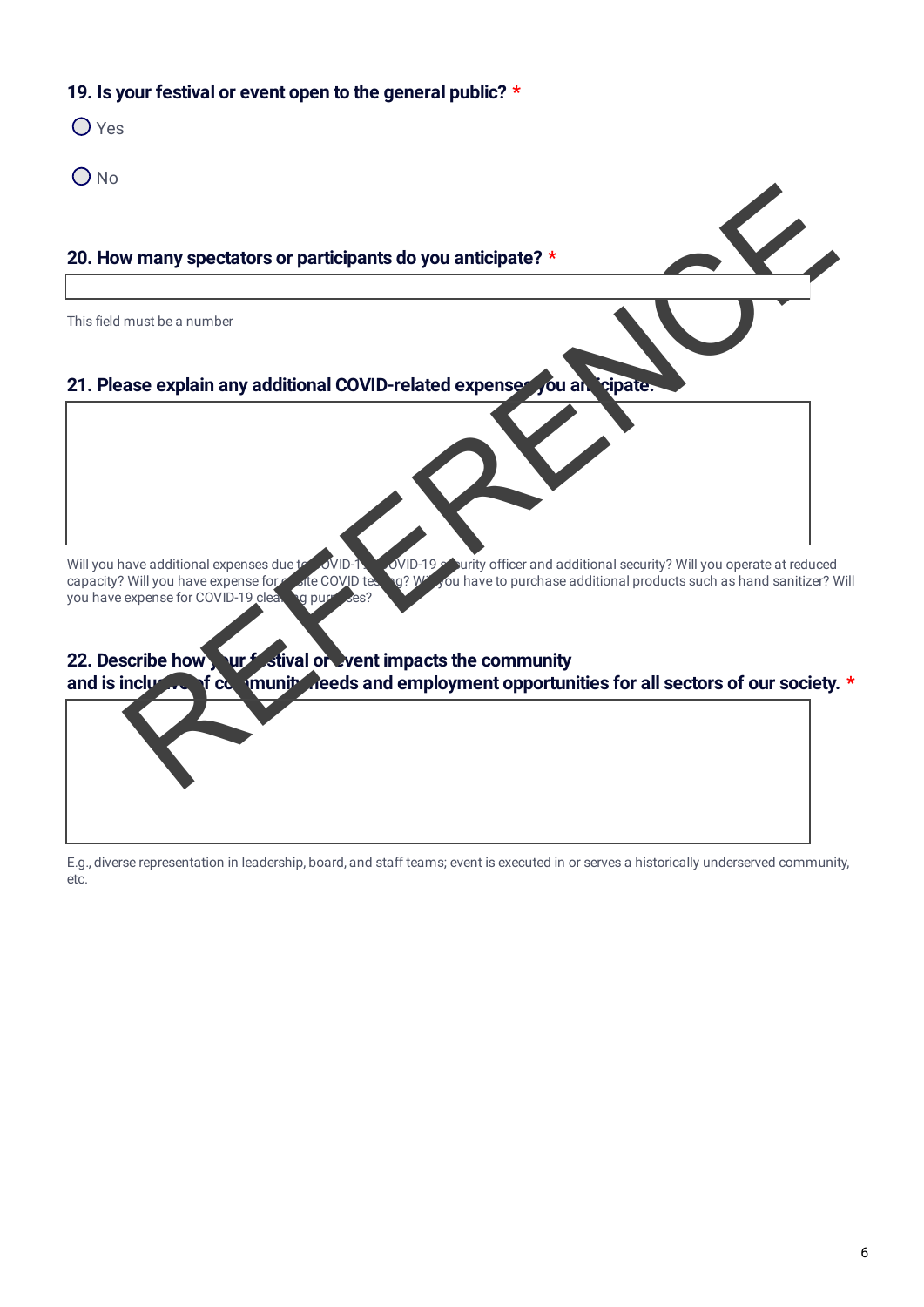# **Part IV: Funding Questions**



## **25. Festival or event 2020 budget (income) \***

- $O$  \$0 \$49,999
- \$50,000 \$199,999
- \$200,000 \$499,999
- \$500,000 \$1,000,000
- Over \$1,000,000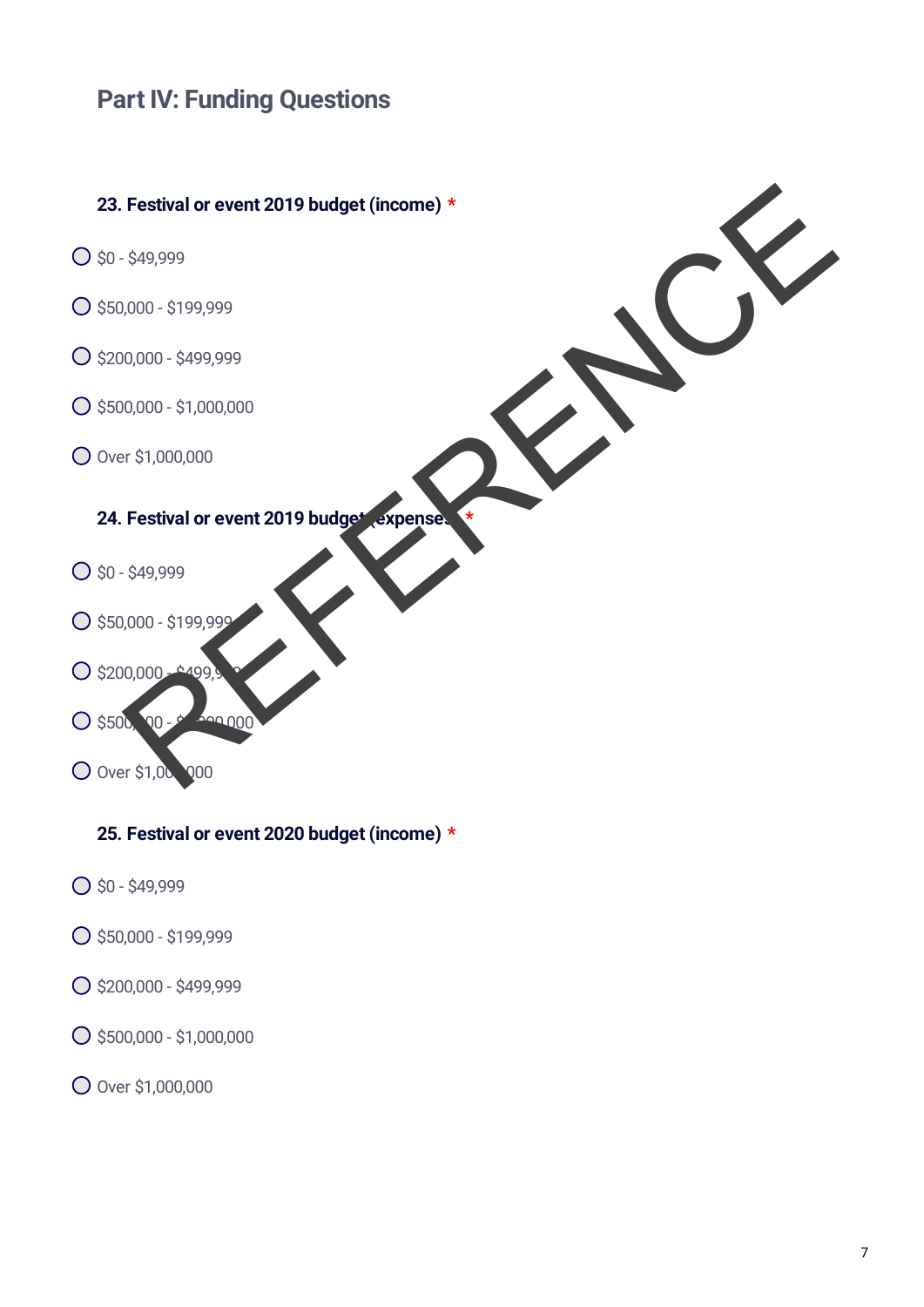### **26. Festival or event 2020 budget (expenses) \***

- $O$  \$0 \$49,999
- $\bigcirc$  \$50,000 \$199,999
- $O$ \$200,000 \$499,999
- \$500,000 \$1,000,000
- Over \$1,000,000

27. Amount of money lost from 2019 to 2020 (if selected for a vard you will be asked to submit 2019 and 2020 Form 990s or Form 1040s to demonstrate gross wenue loss). \* 0000-51000000<br>
REFERENCE CONTROL CONTROL CONTROL CONTROL CONTROL CONTROL CONTROL CONTROL CONTROL CONTROL CONTROL CONTROL CONTROL CONTROL CONTROL CONTROL CONTROL CONTROL CONTROL CONTROL CONTROL CONTROL CONTROL CONTROL CONTR

- $O$  \$0 \$24,999
- $O$ \$25,000 \$49,999
- $O$ \$50,000 \$99,999
- $O$  \$100,000 \$249,999
- $O$  \$250,000 \$500,
- $O$  Over  $$500.00$

**28. Using the above demonstrated revenue loss how much money are you requesting?** \*

This field must be a number

#### **29. Please provide a narrative of how you arrived at the estimated amount in Question 28. \***

#### **30. How much revenue do you anticipate your festival or event will generate in 2021/2022? \***